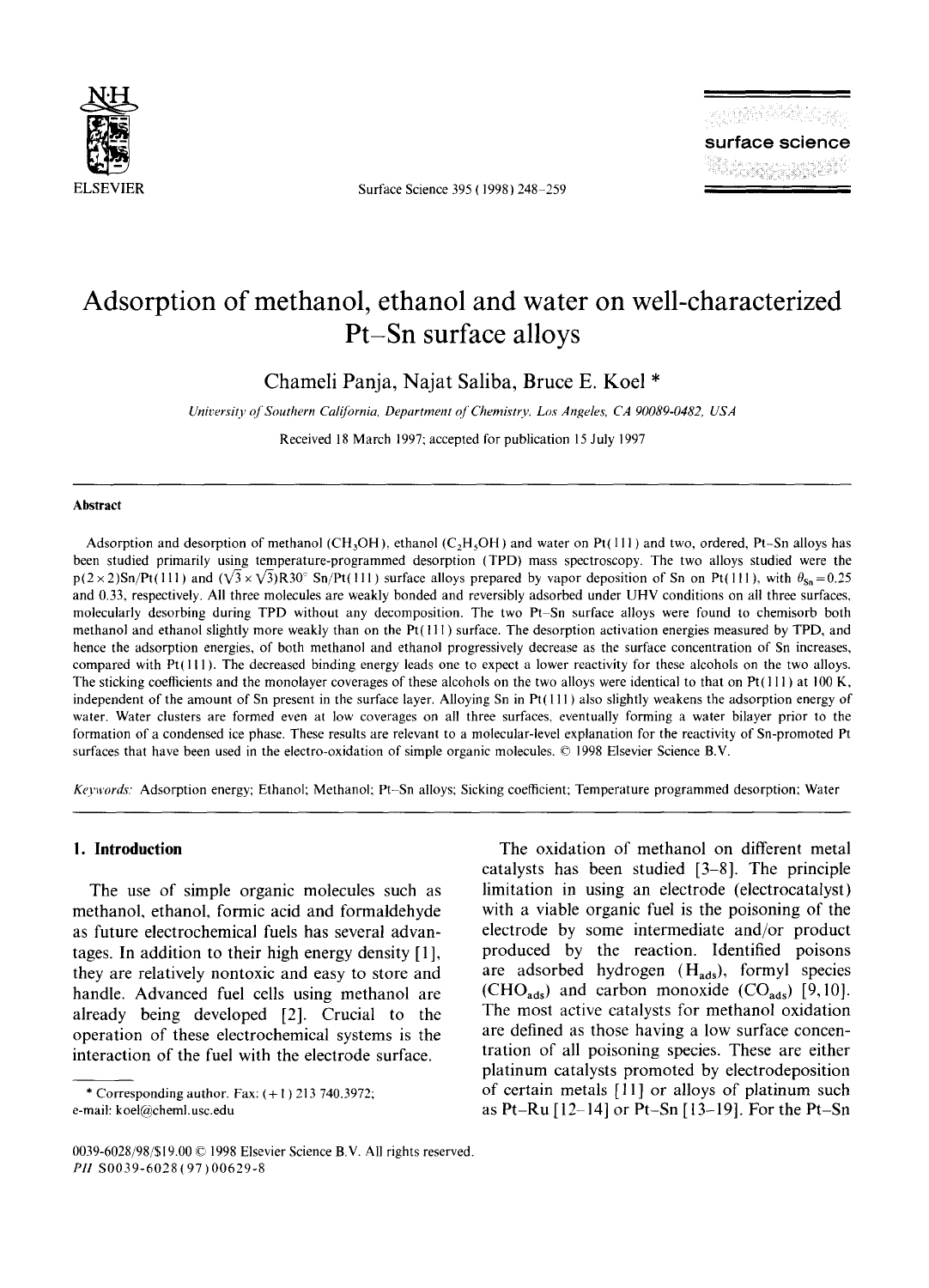systems, there are controversies about the state of Sn in these catalysts and the activity of such electrodes. Most reports [13,15-17] state that Pt-Sn appears to be the most active catalyst in a sulfuric acid solution at a temperature above 40°C. In contrast, others report either an inhibition or an activity comparable to that of pure Pt  $[14, 18, 19]$ . Haner et al.  $[18]$  studied the electrooxidation of methanol on Pt-Sn alloys and found no Pt-Sn alloy of any composition that was more active than pure platinum. While the use of ethanol in a fuel cell has been considered [20,21], the oxidation of ethanol on different metal electrodes is much less studied and ethanol is still of primarily academic interest due to the addition of one carbon atom that implies more intermediates that could possibly poison the electrode surface.

Surface science studies in ultra-high vacuum (UHV) of methanol and ethanol adsorption on metal surfaces such as  $Pd(111)$ ,  $Pt(111)$  and Pt(110) have been carried out [22-24]. Methanol decomposes on  $Pd(111)$  to form CO and  $H<sub>2</sub>$ , while ethanol undergoes C-C bond cleavage to form CO, H<sub>2</sub> and methane  $(CH<sub>4</sub>)$  [22]. Methanol and ethanol weakly and reversibly adsorb and desorb molecularly from  $Pt(111)$  [25,26]. Indeed, the first four  $(C_1-C_4)$  alcohols all have low heats of adsorption  $(11-15 \text{ kcal/mole})$  on Pt $(111)$  [25]. The small amount of decomposition (10%) into CO,  $H_2$  and  $C_{ads}$ , in early reports concerning adsorbed alcohols on  $Pt(111)$  was eventually shown by Dubois et al. [26] to be due to defect sites present at the surface. An outstanding question is whether or not the presence of Sn in the surface layer of Pt-Sn alloys will alter the chemistry of methanol and ethanol on the surface.

The interaction of water with transition metal surfaces is also an important topic for discussion of the electrode chemistry in electro-oxidation of alcohols. Because water-metal interactions are so ubiquitous for practical and fundamental considerations in many disciplines including corrosion, electrochemistry and catalysis, the adsorption of water on transition metals has been extensively investigated in the past and the platinum surface has been of special interest in heterogeneous catalysis and electrochemistry. An excellent review of water adsorption has been given by Thiel and

Madey [27]. Even at the lowest coverages, water desorbs in two peaks, 196 and 178 K, and at higher coverages, there are three distinct physisorbed peaks, 160-167; 170-171; and 177-180 K, ascribed to multilayer ice, a bilayer region and a nonbilayer region, respectively [28,29]. Hydrogen-bonded clusters are present even at very low coverages. From photoelectron [30] and vibrational spectra [31,32], it was concluded that the "monolayer" consists of a two-tiered, three-dimensional structure, called the bilayer. The structure of the bilayer is such that the bottom half of the water molecules are directly bonded to the surface through the oxygen atoms and the top half of the water molecules are held in the structure by two or three hydrogen bonds to the lower molecules. The hightemperature, "chemisorbed" state of water corresponding to the desorption peak at 185-196 K on  $Pt(111)$  surfaces has been assigned to a surface recombination reaction of coadsorbed hydroxyls that are formed at defects or from dissociation induced by preadsorbed oxygen (from the background) [28,29].

In order to aid discussion and resolution of the controversies discussed above and to provide a firm foundation for understanding the chemistry relevant to electro-oxidation of alcohols over Sn-promoted Pt electrodes, it is important to define the interactions of simple alcohols with welldefined Pt-Sn alloy surfaces. In our present study, we have investigated the interaction of methanol, ethanol and water with Pt-Sn surfaces under UHV conditions by temperature-programmed desorption (TPD). The objective of this study was to determine the adsorption energies of these molecules on Pt( 111 ) and two different bimetallic surfaces, the (2 × 2) and ( $\sqrt{3} \times \sqrt{3}$ )R30<sup>°</sup> Sn/Pt(111) surface alloys. Specifically, we wanted to evaluate whether the presence of Sn in the surface layer leads to an increase in adsorption energy or thermally activates these molecules for reaction due to the thermodynamic driving force provided by the Sn-O interaction.

## **2. Experimental methods**

The experiments were conducted in an ionpumped stainless-steel vacuum chamber (base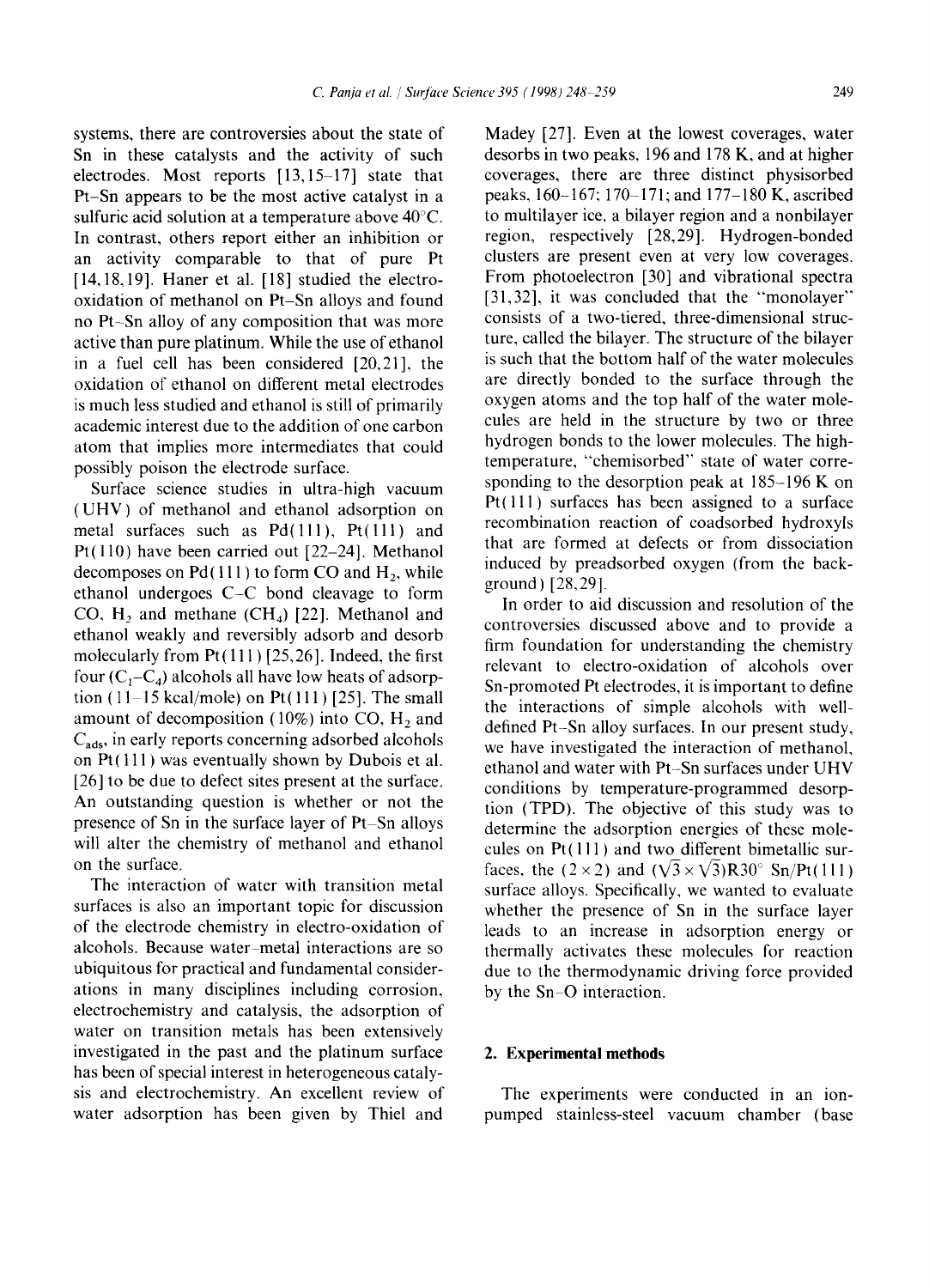pressure  $1 \times 10^{-10}$  Torr) equipped with low-energy electron diffraction (LEED), Auger electron spectroscopy (AES) using a double-pass cylindrical mirror analyzer, a shielded UTI 100C quadrupole mass spectrometer (QMS) for temperatureprogrammed desorption (TPD), an ion gun for sputtering, and gas and metal dosing facilities.

The  $Pt(111)$  crystal could be heated resistively to 1100 K or cooled to 90 K using liquid nitrogen. A chromel-alumel thermocouple was spot welded to the crystal to monitor the temperature. The crystal was cleaned by repeated cycles of  $Ar<sup>+</sup>$  ion bombardment, annealing in vacuum at 1100 K and heating in  $5 \times 10^{-8}$  Torr O<sub>2</sub> at 800 K. The cleanliness and long-range order of all surfaces were checked using AES and LEED prior to each experiment.

Methanol (Mallinckrodt Chemical, 99.9%), ethanol (Quantum Chemical Corporation, 99.9%) and deionized water were placed in glass reservoirs attached to a stainless-steel dosing line and used as supplied after degassing by multiple freezepump-thaw cycles. These gases were exposed on the Pt crystal by a microcapillary array doser connected to the gas line through a leak valve. For water, some background dosing was also used for small exposures in addition to microcapillary dosing. All the exposures listed in this paper are given simply in terms of the dosing time for a fixed dosing pressure (about  $4 \times 10^{-10}$  Torr in the background); no attempt has been made to correct for flux enhancement of the doser or ion gage sensitivity. The mass spectrometer in the chamber was used to check the purity of the gases during dosing. For all of the TPD experiments, the heating rate was  $\sim$  4 K/s.

The  $(2 \times 2)$  Sn/Pt(111) and  $(\sqrt{3} \times \sqrt{3})R30^{\circ}$ Sn/Pt( 111 ) surface alloys were prepared by evaporating several monolayers of Sn onto the Pt( 111 ) crystal surface and subsequently annealing the sample to 1000 K for 10 s. Depending on the initial deposited Sn coverage, the annealed surface exhibits either a (2 × 2) or a ( $\sqrt{3} \times \sqrt{3}$ )R30° Sn/Pt(111) structure, as observed by LEED [33]. These LEED patterns for the surfaces prepared as above are due to substitutional surface alloys with  $\theta_{\text{Sn}}=0.25$ , corresponding to the (111) face of Pt<sub>3</sub>Sn, and  $\theta_{\text{Sn}}=0.33$ , corresponding to a Pt<sub>2</sub>Sn surface, in which the Sn atoms protrude 0.02 nm above the surface Pt plane [34]. For the  $(2 \times 2)$ structure, three-fold Pt sites are present, but none of these are adjacent three-fold Pt sites. All threefold sites comprised of only Pt are eliminated for the  $\sqrt{3}$  structure and the distance between adjacent two-fold sites is increased. For brevity throughout this paper, we will refer to the  $p(2 \times 2)$ Sn/Pt(111) and  $(\sqrt{3} \times \sqrt{3})R30^{\circ}$  Sn/Pt(111) surface alloys as the (2 × 2) and  $\sqrt{3}$  alloy surfaces, respectively.

## **3. Results and discussion**

## *3.1. Methanol and ethanol adsorption*

A series of TPD spectra for methanol (CH<sub>3</sub>OH) desorption from Pt(111) and the  $(2 \times 2)$ and  $\sqrt{3}$  alloys are shown in Figs. 1-3, respectively. All methanol exposures were given with the surface temperature at  $95-100$  K. In each case, a clear separation occurs between a high-temperature peak due to a chemisorbed state and a lowtemperature peak arising from desorption from a condensed, physisorbed layer. With increasing coverage in the monolayer, a small shift to lower temperatures is seen for the chemisorption peak. The multilayer, or condensed phase, peak formed at larger exposures occurs at 145 K for all three surfaces. On  $Pt(111)$  at relatively low exposures, a desorption peak at 194 K is observed from the monolayer and this peak shifts only slightly to a lower temperature (183 K) at saturation coverage of the monolayer, presumably due to lateral interactions between methanol molecules. Alloying Pt with Sn lowers the desorption temperature for low coverages of methanol in the monolayer from 194 K on Pt(111) to 186 and 179 K on the  $(2 \times 2)$ and  $\sqrt{3}$  alloy surfaces, respectively. At saturation coverage in the monolayer, the desorption peak is reduced from  $183$  K on Pt(111) to 177 and 170 K on  $(2 \times 2)$  and  $\sqrt{3}$  alloy surfaces, respectively. Because of the very small shifts in the TPD peak maxima with increasing methanol coverage for these three surfaces, we have attributed first-order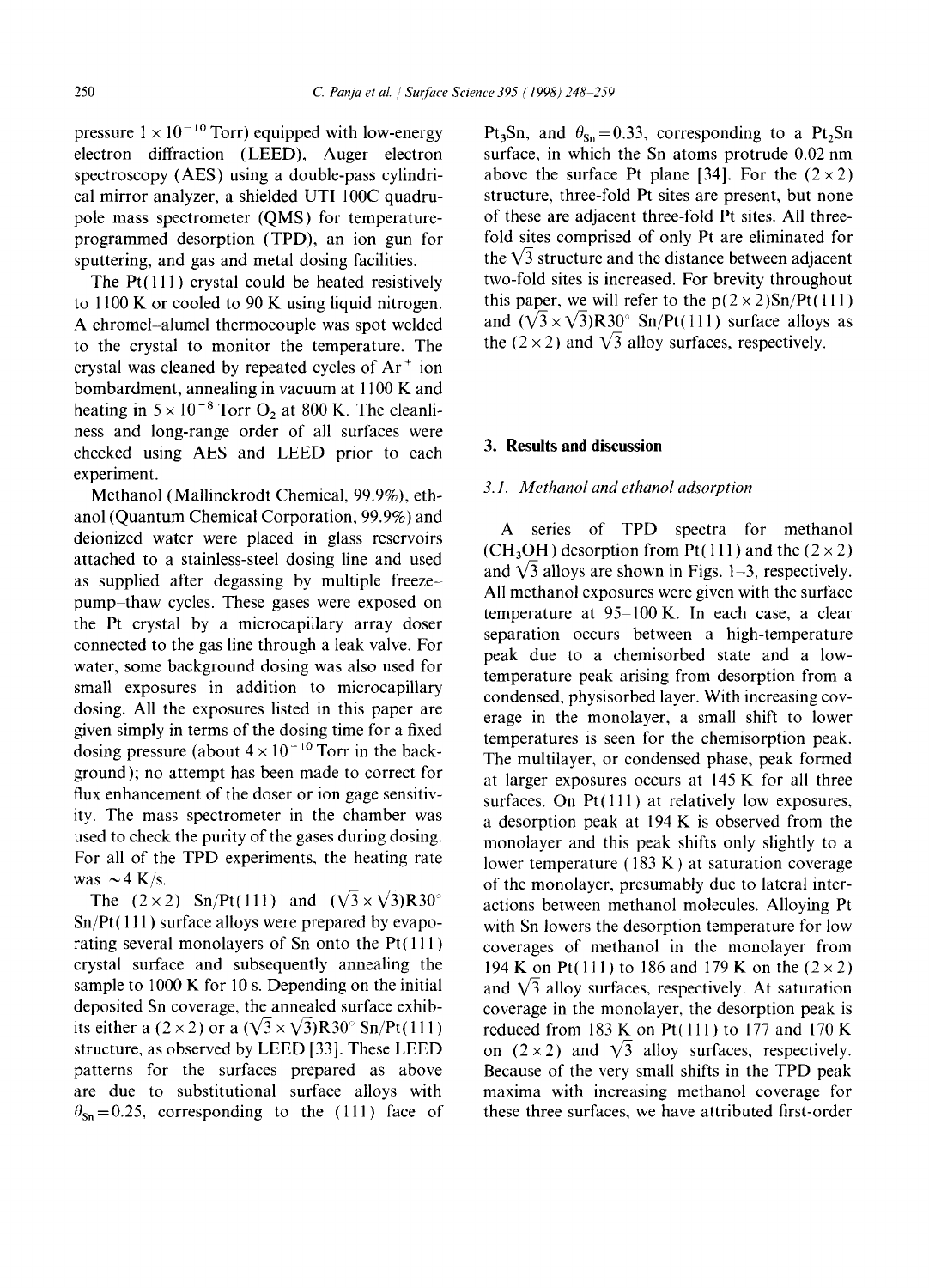

Fig. 1. Methanol TPD spectra after methanol exposures on the  $Pt(111)$  surface. The multilayer desorption peak at the highest exposure has been cut off. Exposures from the bottom to top are 10, 20, 40.60 and 70 s.

kinetics to the methanol desorption from all of these surfaces.

Evidence for CO and  $H<sub>2</sub>$  evolution from methanol decomposition was monitored during TPD from all three surfaces following methanol exposure. No appreciable CO or  $H<sub>2</sub>$  desorption was detected. Estimation of the maximum amount of decomposition using these  $CO$  and  $H<sub>2</sub>$  peak areas yield, in each case, decomposition amounts of  $<$  5%, and we attribute this to contributions from defect sites and coadsorption of impurities from the background gases. Consistent with these TPD results, no carbon or oxygen was detected by AES following TPD.

In Figs. 4-6, we show a series of TPD spectra for ethanol  $(C<sub>2</sub>H<sub>5</sub>OH)$  desorption following ethanol dosing on Pt(111) and the  $(2 \times 2)$  and  $\sqrt{3}$ alloy surfaces, respectively, at  $95-100$  K. These TPD spectra are quite analogous to those for



Fig. 2. TPD spectra of methanol on the  $(2 \times 2)$  Sn/Pt(111) surface at different coverages. The exposures from the bottom to top are 5, 20, 40 and 60 s.

methanol desorption, except that the desorption temperature of ethanol is higher than methanol on all the three surfaces at all coverages due to the higher molecular weight and larger size of ethanol which leads to stronger adsorption and larger condensation energies on the surface. In each case, a distinct monolayer desorption peak can be observed and this peak shifts slightly to lower temperatures with increasing coverage in the monolayer. The ethanol multilayer formed for larger exposures has a desorption peak temperature of 155 K from all the three surfaces for nearly identical exposures. On Pt( 111 ), the desorption peak maximum for a low coverage of ethanol in the monolayer occurs at 213 K, but shifts to 202 K at saturation coverage in the monolayer due to lateral interactions. The desorption peak temperature of ethanol in the monolayer progressively decreases with increasing Sn concentration in the surface alloy. At relatively low ethanol coverages,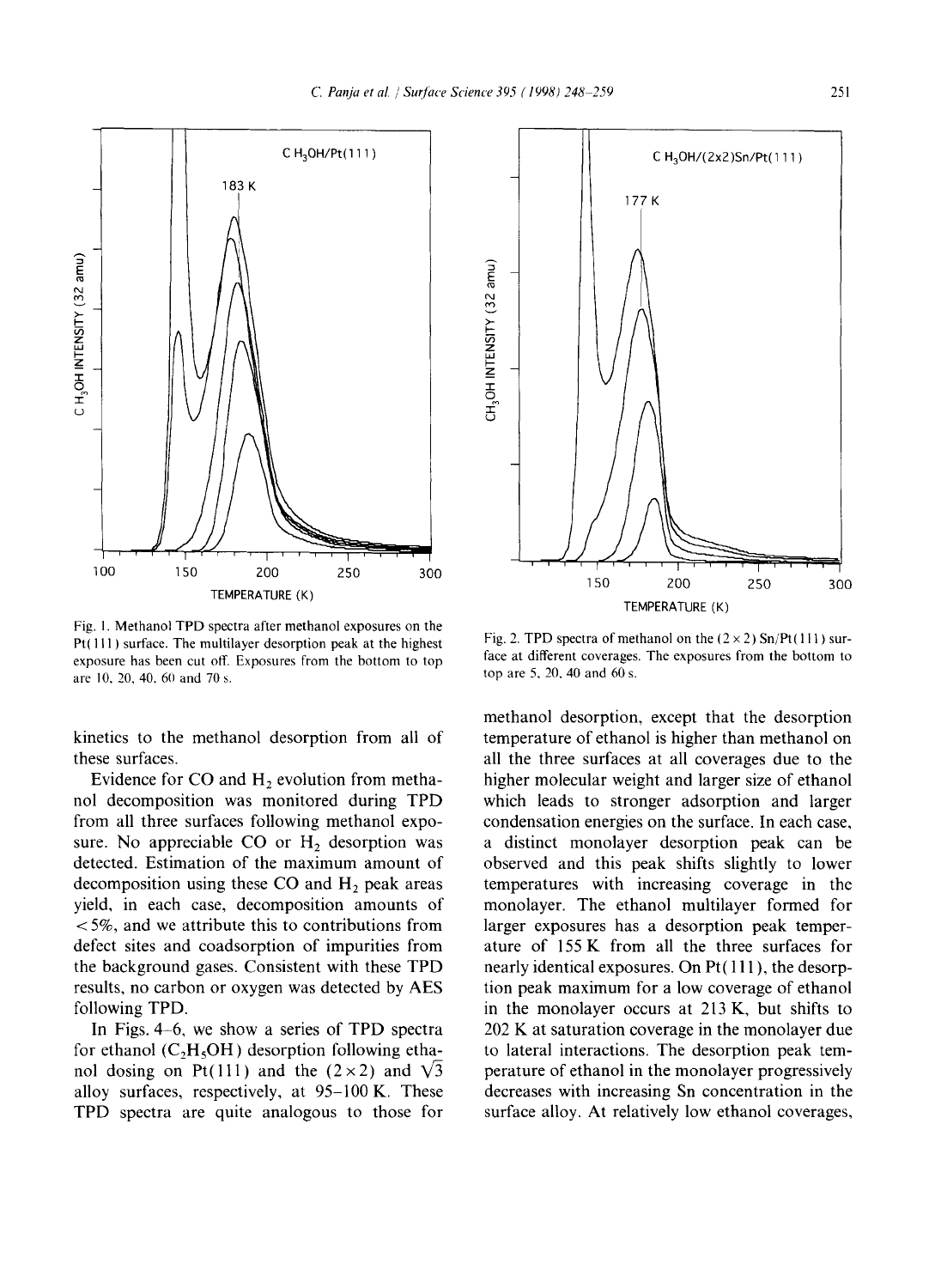

Fig. 3. Methanol TPD spectra after methanol exposures on the  $(\sqrt{3} \times \sqrt{3})$ R30° Sn/Pt(111) surface with exposures from bottom to top of 10, 20, 40 and 60 s.

desorption occurs in peaks at 213, 206 and 197 K on Pt(111) and the (2  $\times$  2) and  $\sqrt{3}$  alloy surfaces, respectively, and peaks occur at 202, 200 and 190 K for monolayer saturation coverages on these three surfaces, respectively. The appearance of the ethanol TPD spectra on all the three surfaces also suggests first order desorption kinetics.

The adsorption-desorption behavior of ethanol was found to be entirely reversible with no evidence of decomposition, even though ethanol is expected to have a higher reactivity than methanol due to the presence of  $\beta$ -hydrogen atoms. Uptake curves showing the adsorption kinetics and relative saturation coverages for methanol and ethanol chemisorbed on the three surfaces are shown in Fig. 7a and b, respectively. The slopes of these uptake curves are proportional to the sticking coefficients, S, of these molecules on these surfaces. First, we find that  $S = 1$  for the population of the chemi-



Fig. 4. Ethanol TPD spectra after ethanol exposures on the Pt(lll) surface at different coverages. The exposures from bottom to top are 5, 10, 20, 40, 60 and 80 s.

sorbed state on these surfaces at 100 K by comparison with the uptake into the condensed multilayers at higher coverages (not shown) and the knowledge that  $S = 1$  for the condensation of many hydrocarbons [35] and water [29]. Second, we find that the value of the initial sticking coefficient at "zero" coverage,  $S_0$ , is maintained throughout population of the monolayer, i.e., constant sticking coefficient, for adsorption on these surfaces at 100 K. We find *that the value of*  $S_0$  (and S) is not affected by the *presence of Sn in the surface layer.* Thus, alloyed Sn does not effectively decrease the adsorption rate constant of these two alcohols on Pt-Sn alloys compared with the  $Pt(111)$  surface up to  $\theta_{\rm Sn}=0.33$ . Even if Sn is not directly involved in the bonding of these molecules, this would be consistent with the important influence of a precursor state present at the Sn sites, which we have previously discussed as the modifier precursor state [36]. These curves also show that the same monolayer coverage is obtained for methanol and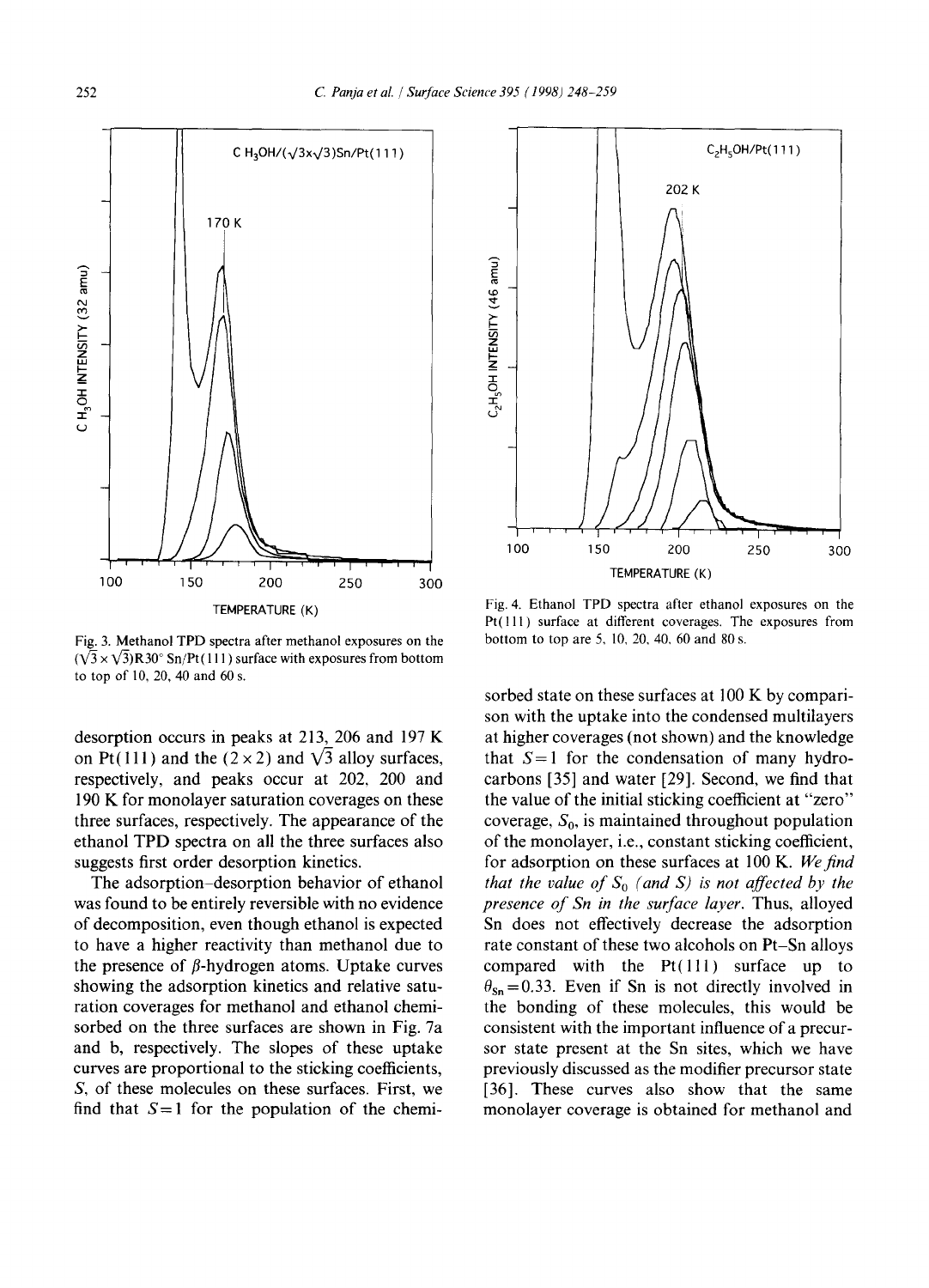

Fig. 5. TPD spectra of ethanol on the  $(2 \times 2)$  Sn/Pt(111) surface with different coverages. The exposures from bottom to top are 10, 20, 40, 60 and 120 s.

ethanol chemisorbed on the two Pt-Sn surface alloys compared with that on Pt(lll). *We find that the chemisorbed methanol and ethanol monolayer coverages on Pt(111) and the (2*  $\times$  *2) and k/3 surface alloys are independent of the alloyed Sn concentrations in these three surfaces.* Thus, alloyed Sn does not effectively inhibit access to the surface for the adsorption of these two alcohols on Pt-Sn alloys compared to the  $Pt(111)$  surface up to  $\theta_{\rm Sn}=0.33$ . This suggests that there is only a small ensemble of a few Pt atoms required for chemisorption.

A comparison of the desorption peaks in TPD for relatively low initial surface coverages of about 10% of a saturation monolayer coverage (to minimize lateral interactions) of methanol and ethanol on Pt(111) and the (2 × 2) and  $\sqrt{3}$  alloy surfaces is shown in Fig. 8. These spectra show clearly the influence of alloyed, surface Sn in reducing the desorption temperatures to progressively lower values as the surface concentration of Sn increases



Fig. 6. Ethanol TPD spectra after ethanol exposures on the  $(\sqrt{3} \times \sqrt{3})R30^{\circ}$  Sn/Pt(111) surface. The exposures from bottom to top are 5, 10, 20, 40 and 80 s.

in the surface alloy. A decrease in peak temperature indicates slightly weaker adsorbate-surface bonding and this effect can be quantified to give desorption activation energies in several ways. The simplest method is an analysis of the desorption peak maxima using Redhead [37] analysis, assuming a pre-exponential factor of  $10^{13}/s$  and firstorder kinetics. These results are given in Table 1. A method that does not require an assumption of the pre-exponential factor or kinetic order and is often more accurate is derived from making an Arrhenius plot from the desorption rate curves. This is also sometimes referred to as leading-edge analysis [38,39]. These Arrhenius plots of ln(rate) versus *l/T,* where the desorption rate is proportional to the TPD peak intensity, gave curves that were excellently described by straight lines for temperatures below the peak maximum. The slopes (slope =  $E_a/R$ ) of these lines give the desorption activation energies for methanol and ethanol on the three surfaces and these are reported in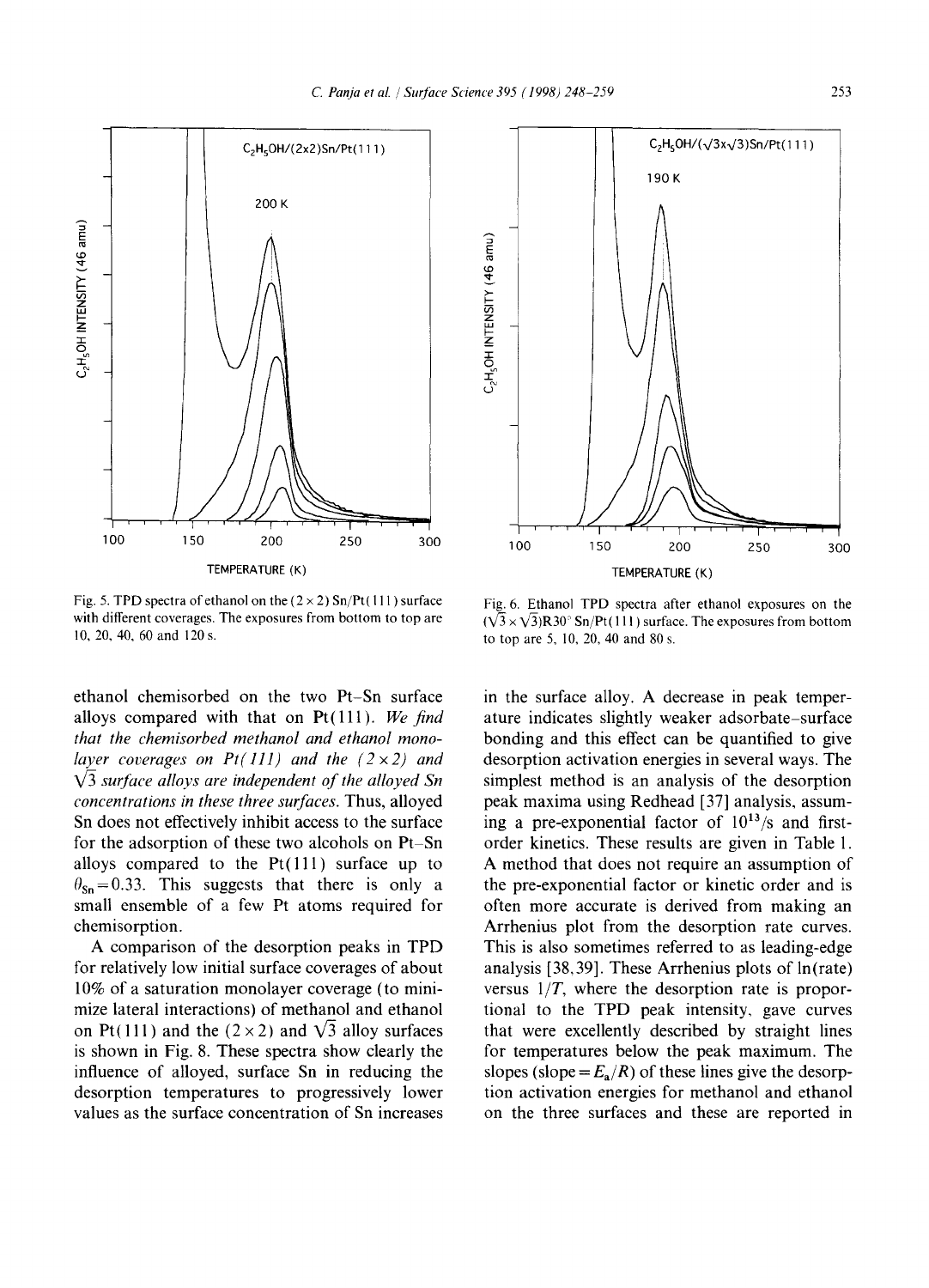

Fig. 7. (a) Methanol and (b) ethanol uptake curve results from TPD experiments for different exposures on the Pt(111),  $(2 \times 2)$ and  $\sqrt{3}$  alloy surfaces.

Table 1. The Redhead method and the Arrhenius plots give consistent results within  $\pm 6$  kJ/mole Since the molecular adsorption of these alcohols is not activated on these surfaces, the desorption energy is equal to the adsorption energy. The presence of alloyed Sn in Pt-Sn surfaces does not have a large effect on the methanol and ethanol heats of adsorption, but does slightly decrease the adsorption energy of methanol and ethanol on these surfaces in comparison to  $Pt(111)$ .

To summarize methanol and ethanol interactions on Pt-Sn alloys, alloyed Sn does not have a large influence on Pt(111) chemistry. We note that ultraviolet photoelectron spectroscopy (UPS) has shown that alloying causes only small changes



Fig. 8. Comparison of methanol and ethanol desorption spectra for  $\theta \approx 0.1 \theta_{\text{sat}}$  of methanol and ethanol on the Pt(111), (2 × 2) and  $\sqrt{3}$  surface alloys.

Table 1

Thermal desorption peak temperatures (top entries, in K) and desorption activation energies in kJ/mol (bottom entries) for methanol, ethanol and water obtained at about 10% of the monolayer saturation coverages on Pt(111) and two Pt-Sn surface alloys. The left-hand values given in parentheses are activation energies obtained by Redhead analysis; the righthand values were determined by leading-edge analysis

| Molecule        | Pt(111)  | $(2 \times 2)$ | V3       |
|-----------------|----------|----------------|----------|
| Methanol        | 194      | 186            | 179      |
|                 | (49, 47) | (47, 44)       | (45, 41) |
| Ethanol         | 213      | 206            | 197      |
|                 | (54, 51) | (52, 53)       | (50, 47) |
| Water (bilayer) | 162      | 156            | 152      |
|                 | (41, 43) | (39, 43)       | (38, 44) |

in the Pt d-DOS and in particular the DOS near  $E_F$  [40]. However, because of the stronger Sn-O bond compared with the Pt-O bond and the thermodynamic driving force for forming tin oxide, it is possible that Sn would increase the reactivity of the clean  $Pt(111)$  surface, either increasing the adsorption energies of alcohols or lowering the activation barrier to dissociative adsorption. This intuitive idea does not correctly predict our results.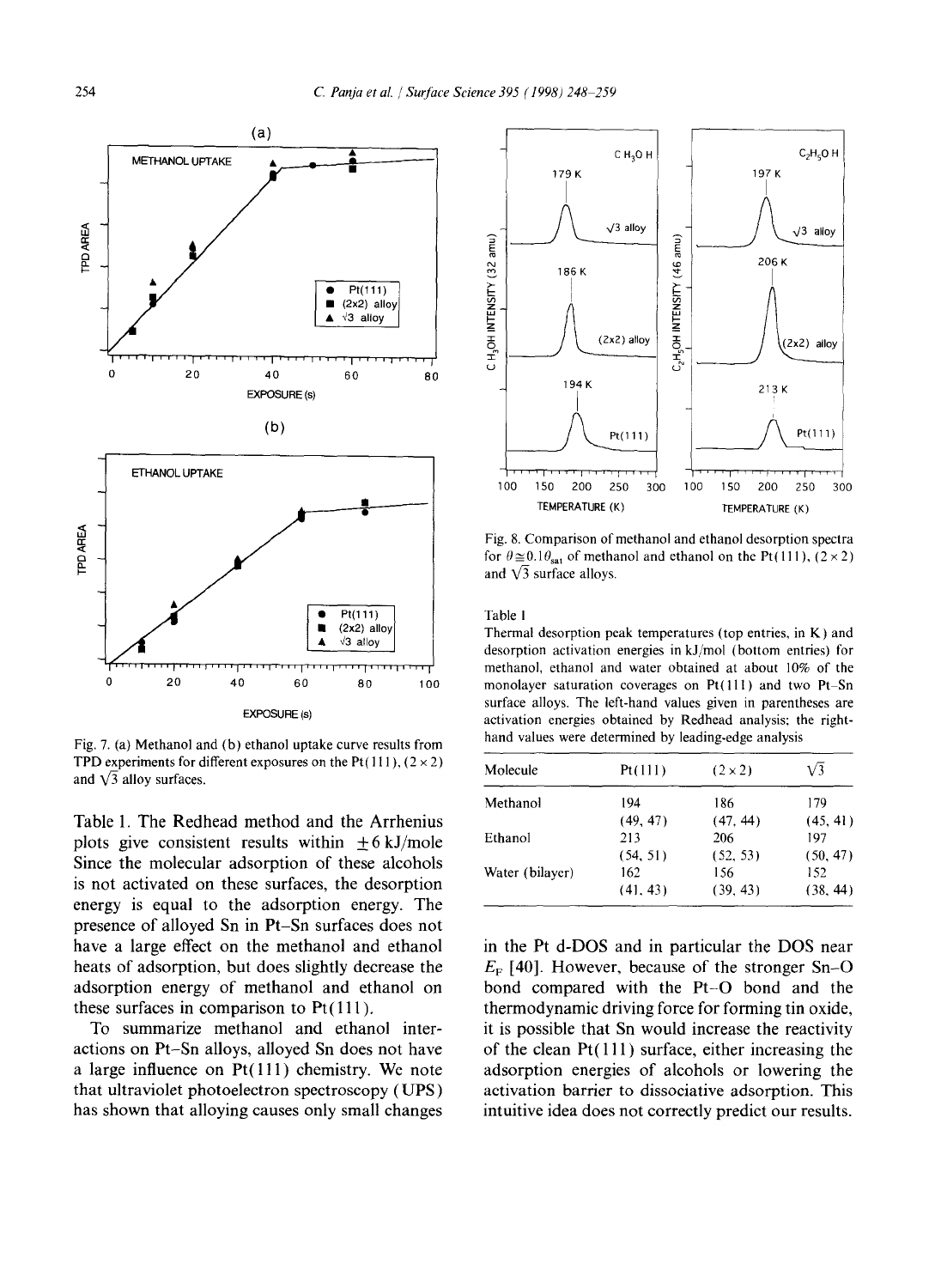We observed a decrease in the adsorption energies because Sn is not directly involved in the bonding of these molecules to the surface and the subtle localization of charge due to Pt-Sn bonding weakens the adsorbate-surface interaction. Our values for the adsorption energetics should be quite useful in calculating surface coverages and residence times under a variety of conditions other than those of UHV. The intuitively expected increase in alcohol reactivity due to Sn was also not observed. We know from our desorption measurements that the activation barriers to dissociate methanol or ethanol on these alloy surfaces certainly exceed 41-54kJ/mol. It is reasonable to assume that the barriers to dissociation exceed those on  $Pt(111)$  since the adsorption energies are smaller. Our data are consistent with the more recent results for electro-oxidation of methanol [14,18,19] that show that Pt-Sn alloys are not more active than pure Pt.

## *3.2. Water adsorption*

Fig. 9 shows the TPD spectra after  $H_2O$  was dosed on clean Pt(111) at 100 K. The inset shows additional spectra for very low exposures. Even for these very low exposures, two peaks appear, one near 185 K and a second at 163 K, similar to that observed previously [28,29]. The feature at 185 K is always small and saturates at relatively low exposures. This broad peak has been assigned to a surface recombination reaction of coadsorbed hydroxyls that are formed at defects or from dissociation induced by preadsorbed oxygen (from the background) [28,29]. The formation of the 163 K peak, which shifts to 167 K near saturation coverage, is attributed to water-island or cluster formation due to hydrogen bonding even at very low coverages because the energy associated with hydrogen bonding is comparable to the water-surface interaction. We did not resolve a second peak in the bilayer region as Jo et al. [29] observed; this is most likely to be due to a small amount ( $\sim 5\%$ ) ML) of preadsorbed hydrogen from background contamination on the  $Pt(111)$  surface  $[29]$ . Finally, another peak arises at 161 K which shifts to higher temperature with increasing exposure and does not saturate. One "monolayer" has been

Fig. 9. TPD spectra of water dosed at  $100$  K on the Pt $(111)$ surface with different exposures.

defined as the coverage corresponding to the highest exposure which did not give a 161 K desorption peak. This monolayer saturation coverage of water on Pt(lll) corresponds to a bilayer with 0.67  $H<sub>2</sub>O$  molecules per Pt atom [27].

On both the  $(2\times2)$  and  $\sqrt{3}$  surface alloys, no high-temperature "chemisorption" peak was found, as shown in Fig. 10Fig. 11. Immediately at the lowest exposures, a  $H<sub>2</sub>O$  TPD peak arises at about 156 K for the  $(2 \times 2)$  alloy and at 152 K for the  $\sqrt{3}$  alloy and shifts to higher temperatures  $(165-166 \text{ K})$  with increasing coverages. These peak shapes are appear like those for zero-order kinetics. First, alloying with Sn completely poisons the Pt( 111 ) surface for the high-temperature "che-

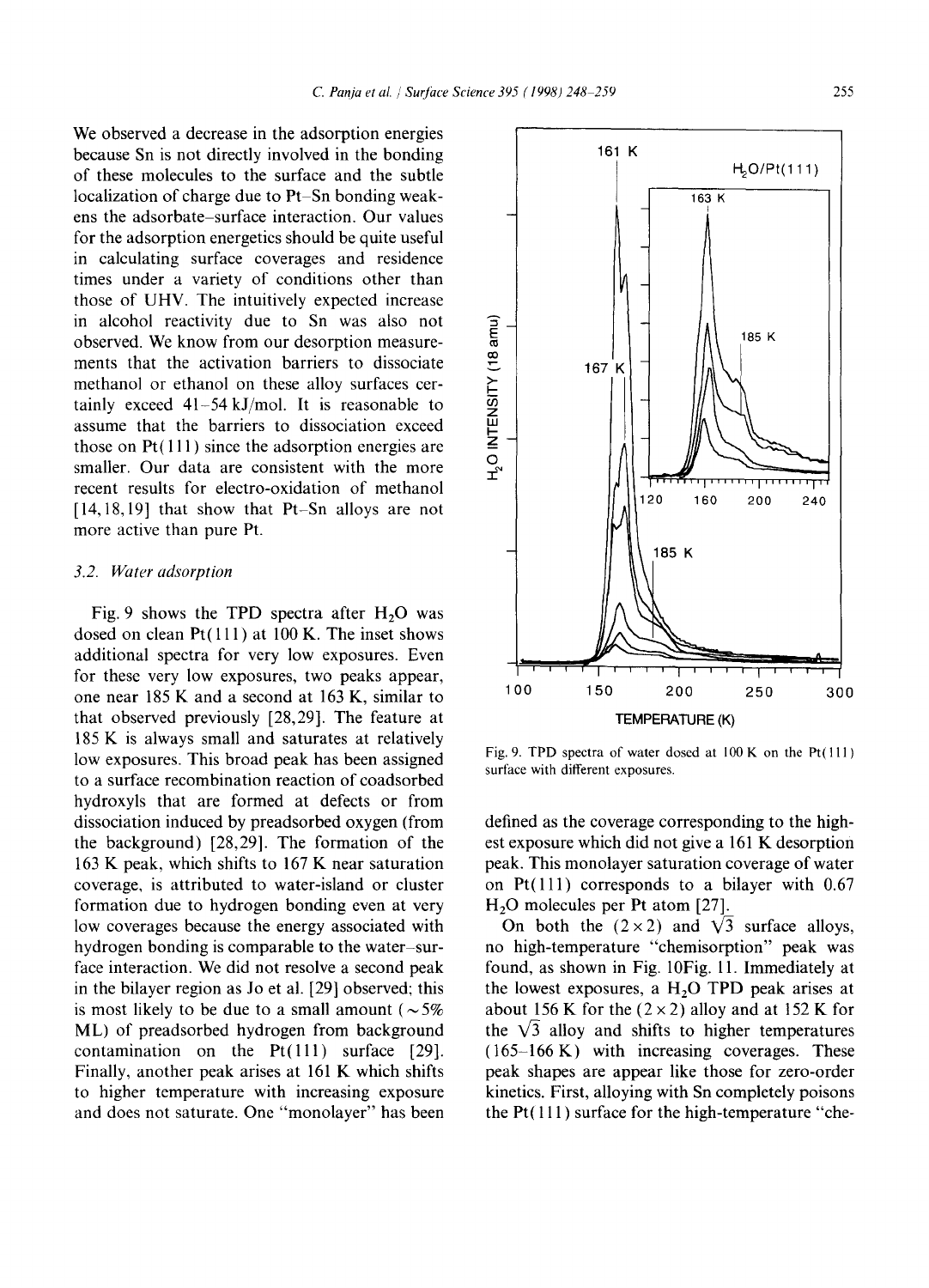

Fig. 10. Water TPD spectra after water exposures on the  $(2 \times 2)$ Sn/Pt(111) surface alloy with different coverages.

misorption" peak of water. This could be due to titration of defect sites by alloyed Sn and/or the fact that these Pt-Sn alloys do not dissociatively chemisorb  $O<sub>2</sub>$  [41]. Second, the peak that appears at 166-165 K for both of the alloyed surfaces is identical to that  $(167 \text{ K})$  for the Pt $(111)$  surface and the overall behavior of this peak with increasing coverage is also nearly the same. This desorption peak is certainly due to island formation from hydrogen-bonded water clusters and, furthermore, we propose that this peak arises from the water bilayer on the alloy surfaces. A comparison of the areas of the 165-167 K peaks at saturation coverage in these states on all three surfaces gives the same values. Hence, the "monolayer" of water that forms on  $Pt(111)$  with a bilayer structure also



Fig. 11. TPD spectra of water on the  $(\sqrt{3} \times \sqrt{3})$ R30<sup>o</sup>  $Sn/Pt(111)$  surface with different coverages.

forms on the two alloys and the kinetics and energetics of the desorption of this bilayer and subsequent multilayers is identical on all three surfaces. Evidently the presence of alloyed Sn in the surface layer of the Pt-Sn alloy has a similar effect to that observed for preadsorbed hydrogen or oxygen  $[29]$  on Pt(111) in that some orientation or ordering requirement cannot be satisfied on the alloy surface to cause the characteristic "two peak" desorption of the bilayer structure. (The preadsorption of contaminant hydrogen or oxygen can no longer be an explanation for the merging of these two peaks as on  $Pt(111)$  in Fig. 9 since the two alloys do not dissociatively adsorb  $H_2$  or  $O_2$ [411.)

In order to probe any subtle differences in the direct bonding interactions of water with these three surfaces, we show desorption spectra in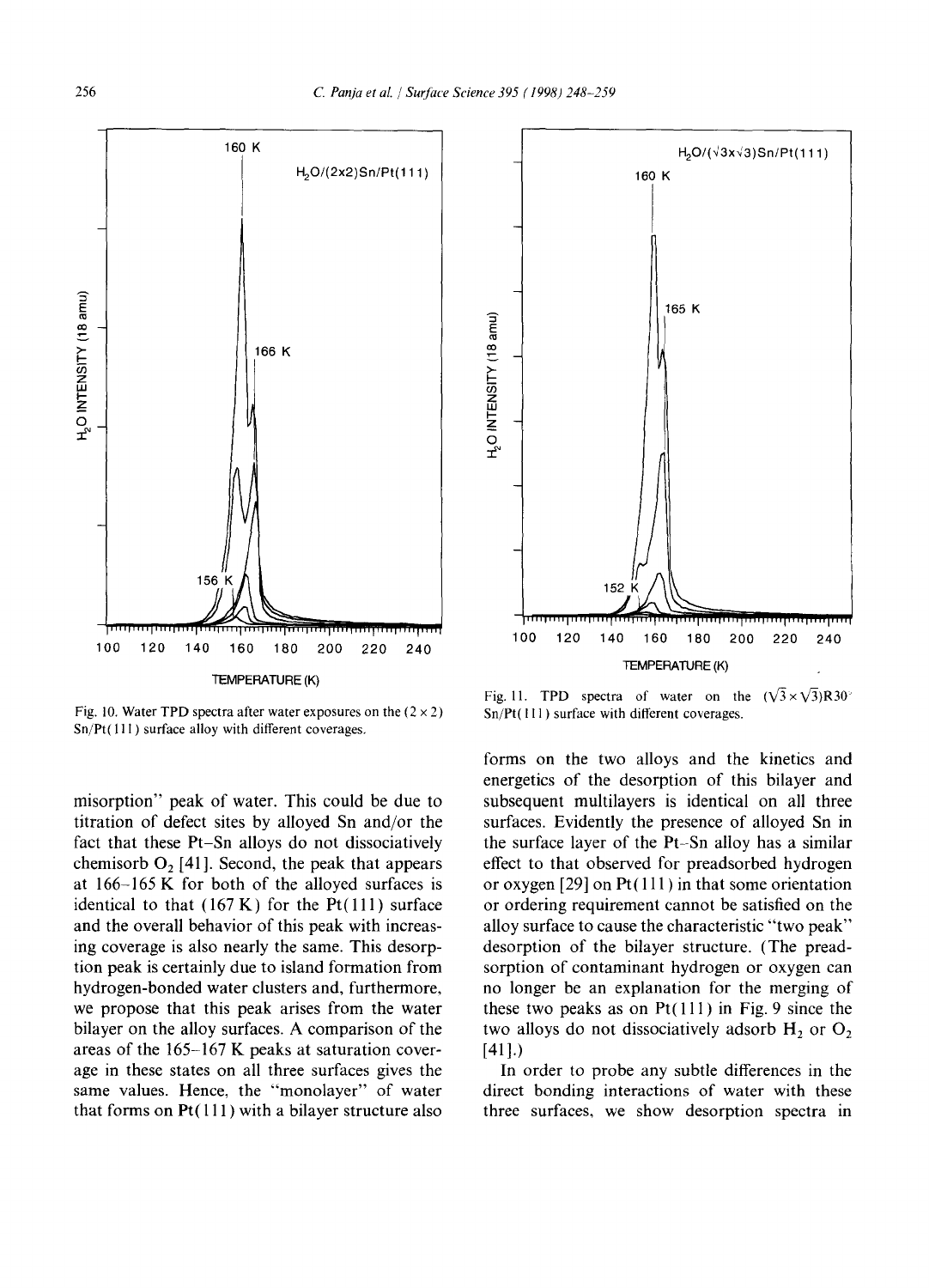Fig. 12 for initial water coverages that are about 10% of the saturation monolayer coverage. The main TPD peak decreases from  $163$  K on Pt $(111)$ to 156 K on the  $(2 \times 2)$  alloy to 152 K on the  $\sqrt{3}$ alloy. The results from the Arrhenius plots from a leading-edge analysis are summarized in Table 1 along with those obtained by using Redhead analysis. With increasing Sn concentration in the alloys, the bonding of water to the surface is reduced slightly. Regarding the reactivity of these surfaces, the activation barrier for dissociative adsorption of water exceeds 38-44 kJ/mol on these three surfaces.

Fig. 13 illustrates and compares the influence of increasing alloyed Sn concentration on the adsorption energetics of methanol, ethanol and water on Pt(111) and the ( $2 \times 2$ ) and  $\sqrt{3}$  alloy surfaces. The molecular desorption peak temperatures are shown for desorption at relatively low coverages of about 10% of the monolayer saturation coverage in order to reduce the influence of lateral interactions in the adsorbed layer. In addition, the right-hand axis in Fig. 13 approximately indicates the corresponding desorption activation energies (this is an approximate guide since there is not strictly a linear relationship between the peak temperature and the activation energy). As we have discussed,



Fig. 12. Comparison of the desorption peak temperature of about 10% saturation monolayer coverage of water on the Pt(111),  $(2 \times 2)$  and  $\sqrt{3}$  alloy surfaces.



Fig. 13. Influence of the alloyed Sn concentration on the desorption peak temperature of methanol ethanol and water in the Sn/Pt surface alloys. The right-hand axis gives an estimation of the corresponding molecular desorption energies.

alloying Sn with  $Pt(111)$  causes a weak reduction in the adsorbate-surface bonding in all cases, presumably due to increased localization of Pt orbitals resulting from Pt-Sn bonding interactions, The decrease in the desorption temperature is not linear with an increase in the surface Sn concentration for any of the three molecules studied, the decrease in adsorption energy being relatively larger for the  $\sqrt{3}$  alloy than the (2 x 2) alloy for all of the molecules. We have observed a similar behavior for several alkenes [42] on these alloys and we interpreted this as due to the absence of pure-Pt three-fold sites on the  $\sqrt{3}$  alloy and the importance of these sites in chemisorption bonding. Because these molecules are so weakly bonded to the surfaces, such a connection here is more tenuous. The smaller influence of alloying on the bonding of water on the  $(2 \times 2)$  and  $\sqrt{3}$  alloys is justifiable due to the relatively smaller role played by the substrate surface in the adsorption energy because of the much larger importance of hydrogen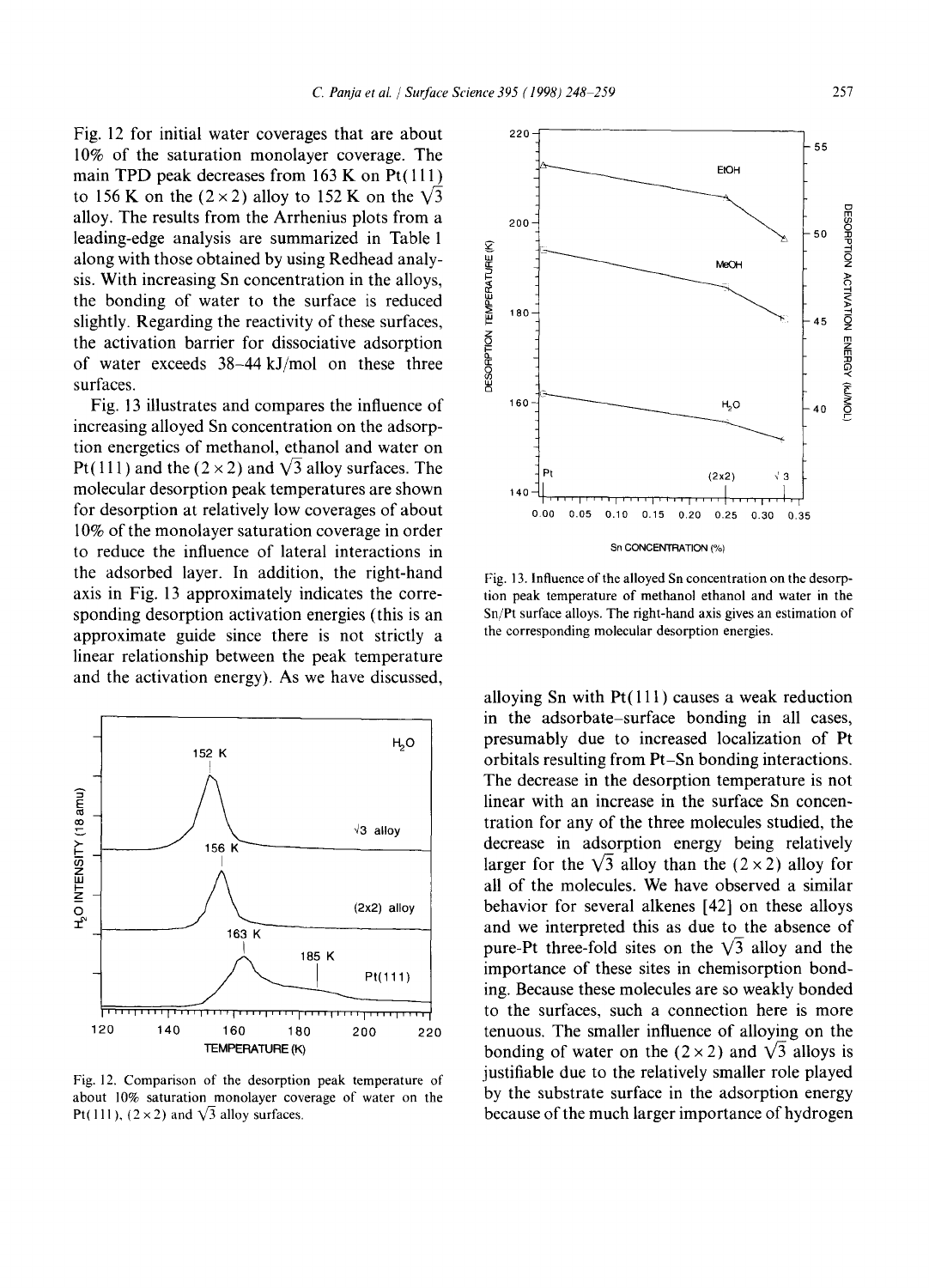bonding in the water overlayer compared to that for methanol and ethanol.

## **4. Summary**

Methanol and ethanol molecularly desorb from Pt(111) and the  $(2\times2)$  and  $(\sqrt{3}\times\sqrt{3})R30^\circ$  $Sn/Pt(111)$  surface alloys without any decomposition under UHV conditions. Both alloy surfaces chemisorb these molecules slightly more weakly than the clean  $Pt(111)$  surface. The adsorption rate constant, i.e. the sticking coefficient, and the monolayer coverage of methanol and ethanol are uneffected by alloying Sn into the Pt surface. The latter observation suggests that an ensemble size of only a few Pt atoms is required for chemisorption. In addition, the activation barriers for the dissociation of methanol and ethanol exceed 41-54 kJ/mol on these Pt-Sn alloys and chemisorption of these alcohols does not oxidize the Sn in the alloy under UHV conditions.

Water is only weakly adsorbed on all three surfaces studied and a thermally stabilized bilayer structure is formed on the two alloy surfaces similarly to Pt(111). The desorption temperature and desorption activation energy of this bilayer and subsequent condensed layers are unaffected by alloying, even though there is evidence that at very low coverages there is a small weakening of the direct interaction of water molecules with the surface with increasing Sn concentration.

In general, for all three molecules, a trend is observed for a small decrease in the desorption activation energies with increasing Sn concentration in the series Pt(111),  $(2 \times 2)$  alloy and  $\sqrt{3}$ alloy surfaces, with a relatively larger influence upon forming the  $\sqrt{3}$  alloy. This is consistent with recent results that show that Pt-Sn alloys are not more active than pure Pt for electro-oxidation of methanol [14, 18, 19]. Our data provide benchmarks for discussing the surface chemistry of alcohols on Pt-Sn alloys, opening the road for an improved understanding of electro-oxidation and catalysis of alcohols and other oxygenated molecules on bimetallic Pt-Sn catalysts.

## **References**

- [1] C. Lamy, Electrochim. Acta. 29 (1984) 1581.
- [2] S. Surampudi, S.R. Narayanan, E. Vamos, H. Frank, G. Halpert, A. La Conti, J. Kosek, G.K. Surya Prakash, G.A. Olah, J. Power Sources 47 (1994) 377.
- [3] E.M. Belgsir, H. Huser, J.M. Leger, C. Lamy, J. Electroanalyt. Chem. 225 (1987) 281.
- [4] F. Kadirgam, B. Beden, J.M. Leger, C. Lamy, J. Electroanalyt. Chem. 125 (1981) 89.
- [5] M. Shibata, S. Motoo, J. Electroanalyt. Chem. 209 (1996) 151.
- [6] K. Kunimatsu, J. Electroanalyt. Chem. 213 (1986) 149.
- [7] P. Olivi, B. Beden, F. Hahn, J.M. Leger, C. Lamy, J. Electroanalyt. Chem. 346 (1993) 415.
- [8] B. Beden, S. Juanto, J.M. Leger, C. Lamy, J. Electroanalyt. Chem. 238 (1987) 323.
- [9] T. lwasita, W. Vielstich, E. Santos, J. Electroanalyt. Chem. 229 (1987) 367.
- [10] R. Parsons, T. Vandernoot, J. Electroanalyt. Chem. 257 (1988) 9.
- [11] R. Adzic, in: H. Gerischer (Ed.), Advances in Electrochemistry and Electrochemistry Engineering, vol 13, Wiley, New York, 1984, pp. 159-260.
- [12] M.M.P. Janssen, J. Moolhuysen, Electrochim. Acta. 21 (1976) 869.
- [13] M.M.P. Janssen, J. Moolhuysen, Electrochim. Acta. 21 (1976) 86[; J. Catal. 46 (1977) 289.
- [14] K. Wang, H.A. Gasteiger, N.M. Markovic, P.N. Ross, Jr., Electochim. Acta. 41 (1996) 2587.
- [15] K.J. Cathro, J. Electrochem. Soc. 116 (1969) 1608.
- [16] S. Szabo, J. Electroanalyt. Chem. 172 (1984) 359.
- [17] S. Gilman, M.W. Breiter, J. Electrochem. Soc. 109 (1962) 1099.
- [18] A.N. Haner, P.N. Ross, J. Phys. Chem. 95 (1991) 3740.
- [19] S.A. Campbell, R. Parsons, J. Chem. Soc. Faraday Trans. 88 (6) (1992) 833.
- [20] J. Willsam, J. Heitbaum, Electrochim. Acta. 31 (1986) 943.
- [21] B. Beden, M.C. Morin, F. Hahn, C. Lamy, J. Electroanalyt. Chem. 229 (1987) 353.
- [22] J.L. Davis, M.A. Barteau, Surf. Sci. 187 (1987) 387.
- [23] S. Akhter, J.M. White, Surf. Sci. 167 (1986) 101.
- [24] J. Wang, R.l. Masel, Surf. Sci. 243 (1991) 199.
- [25] B.A. Sexton, K.D. Rendulic, A.E. Hughes, Surf. Sci. 121 (1982) 181.
- [26] K.D. Gibson, L.H. Dubois, Surf. Sci. 223 (1990) 59.
- [27] P.A. Thiel, T.E. Madey, Surf. Sci. Rep. 7 (1987) 211.
- [28] G.B. Fisher, J.L. Gland, Surf. Sci. 94 (1980) 446.
- [29] S.K. Jo, J. Kiss, J.A. Polanco, J.M. White, Surf. Sci. 253 (1991) 233.
- [30] E. Langenbach, A. Spitzer, H. Luth, Surf. Sci. 147 (1984) 179.
- [31] H. Ibach, S. Lehwald, Surf. Sci. 91 (1980) 187.
- [32] F.T. Wagner, T.E. Moylan, Surf. Sci. 191 (1987) 121.
- [33] M.T. Paffett, R.G. Windham, Surf. Sci. 208 (1989) 34.
- [34] S.H. Overbury, D.R. Mullins, M.T. Paffett, B.E. Koel, Surf. Sci. 254 ( 1991 ) 45.